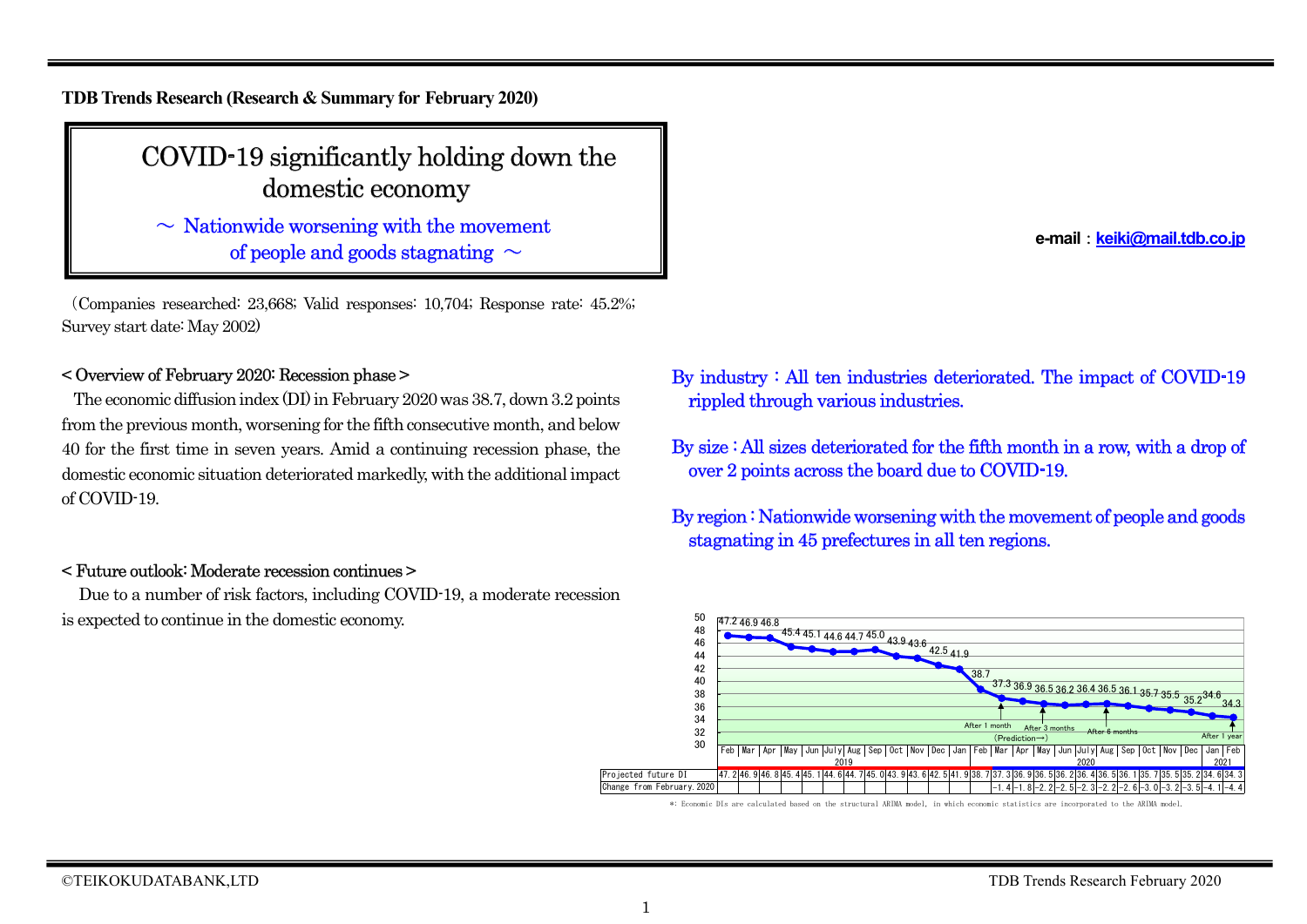|                                | Economic Diffusion Index (Economic D1)1/2                                  |      |                                                                                            |      |      |      |      |                                           |                |      |               |      |          |        |                                   |
|--------------------------------|----------------------------------------------------------------------------|------|--------------------------------------------------------------------------------------------|------|------|------|------|-------------------------------------------|----------------|------|---------------|------|----------|--------|-----------------------------------|
|                                |                                                                            |      | Feb 19 Mar 19 Apr 19 May 19 Jun 19 Jul 19 Aug 19 Sep 19 Oct 19                             |      |      |      |      |                                           |                |      | Nov-19 Dec-19 |      | $Jan-20$ | Feb-20 | Ratio to tHJ<br>PrFDious<br>Month |
|                                | Total                                                                      | 47.2 | 46.9                                                                                       | 46.8 | 45.4 | 45.1 |      | 44.6 44.7                                 | 45.0           | 43.9 | 43.6          | 42.5 | 41.9     | 38.7   | $\triangle$ 3.2                   |
|                                | Large Firms                                                                | 49.8 | 49.8                                                                                       | 49.7 | 48.8 | 48.7 | 47.7 | 47.9                                      | 48.0           | 47.1 | 47.0          | 45.7 | 45.3     | 42.0   | $\triangle$ 3.3                   |
|                                | Small to Medium-sized Firms                                                |      | $46.5$ 46.2                                                                                | 46.1 | 44.6 | 44.2 | 43.9 | 43.9                                      | 44.2           | 43.2 | 42.8          | 41.7 | 41.1     | 38.0   | $\blacktriangle$ 3.1              |
|                                | Micro Firms                                                                | 46.5 | 46.3                                                                                       | 46.2 | 44.5 | 44.1 | 43.8 | 44.2                                      | 45.1           | 43.9 | 43.5          | 42.1 | 41.4     | 38.8   | 2.6<br>▲                          |
|                                |                                                                            |      |                                                                                            |      |      |      |      |                                           |                |      |               |      |          |        |                                   |
|                                |                                                                            |      | Feb-19 Mar-19 Apr-19 May-19 Jun-19 Jul-19 Aug-19 Sep-19 Oct-19 Nov-19 Dec-19 Jan-20 Feb-20 |      |      |      |      |                                           |                |      |               |      |          |        | Ratio to tHJ<br>PrFDious<br>Month |
| Agriculture,Forestry,Fisheries |                                                                            | 41.7 | 42.3                                                                                       | 41.3 | 40.5 | 43.2 | 39.1 | 41.5                                      | 41.8           | 42.3 | 42.5          | 41.7 | 38.4     | 37.9   | 40.5                              |
| Finance                        |                                                                            | 45.2 | 45.9                                                                                       | 45.1 | 44.7 | 44.8 | 45.1 | 44.7                                      | 45.8           | 45.4 | 46.8          | 44.5 | 44.8     | 42.2   | $\blacktriangle$ 2.6              |
| $\rm Construction$             |                                                                            | 53.6 | 53.6                                                                                       | 52.8 | 51.7 | 51.6 | 51.7 | 52.1                                      | 53.1           | 52.1 | 52.2          | 51.6 | 50.0     | 47.8   | $\blacktriangle$ 2.2              |
| Real Estate                    |                                                                            | 47.5 | 47.4                                                                                       | 48.7 | 47.6 | 48.3 | 47.4 | 46.5                                      | 48.0           | 45.9 | 46.0          | 44.2 | 45.9     | 42.0   | $\triangle$ 3.9                   |
|                                | Food, BEWerages, Livestock Feed                                            | 40.6 | 40.6                                                                                       | 42.2 | 41.3 | 40.3 | 40.4 | 41.1                                      | 39.8           | 39.1 | 39.7          | 39.9 | 38.0     | 34.5   | $\blacktriangle$ 3.5              |
|                                | Textile, Textile Products, Clothing                                        | 38.8 | 39.2                                                                                       | 39.0 | 36.6 | 36.5 | 36.4 | 36.9                                      | 36.3           | 36.1 | 34.6          | 32.6 | 30.5     | 29.3   | $\blacktriangle$ 1.2              |
|                                | Construction Materials, Furniture,                                         |      |                                                                                            |      |      |      |      |                                           |                |      |               |      |          |        |                                   |
|                                | Ceramics, Stone and Clay Products                                          | 45.5 | 44.1                                                                                       | 45.7 | 45.4 | 43.5 | 43.8 | 45.2                                      | 44.1           | 44.8 | 43.8          | 40.2 | 39.9     | 37.2   | $\blacktriangle$ 2.7              |
|                                | Pulp, Paper and Paper Products                                             | 45.2 | 44.1                                                                                       | 45.7 | 43.0 | 41.7 | 39.6 | 42.3                                      | 42.8           | 40.2 | 41.7          | 40.6 | 37.3     | 32.0   | 4, 5, 3                           |
|                                | Publishing, Printing                                                       | 33.2 | 34.4                                                                                       | 35.6 | 34.3 | 33.9 | 32.5 | 33.1                                      | 34.1           | 33.0 | 32.7          | 32.9 | 30.9     | 29.7   | $\blacktriangle$ 1.2              |
| Manufacturing                  | Chemical                                                                   | 46.3 | 45.4                                                                                       | 46.2 | 43.9 | 42.5 | 41.9 | 41.8                                      | 41.0           | 41.2 | 40.6          | 40.1 | 39.0     | 35.8   | 3.2<br>▲                          |
|                                | Steel, Nonferrous Metals, Mining                                           | 48.0 | 45.4                                                                                       | 45.5 | 42.9 | 41.8 | 41.5 | 41.2                                      | 40.4           | 39.8 | 38.1          | 37.6 | 36.3     | 32.9   | $\triangle$ 3.4                   |
|                                | General Machinery                                                          | 51.4 | 48.9                                                                                       | 49.0 | 46.0 | 45.1 | 44.0 | 41.5                                      | 41.1           | 40.8 | 39.9          | 38.4 | 37.3     | 35.4   | $\blacktriangle$ 1.9              |
|                                | <b>Electrical Machinery</b>                                                | 47.6 | 46.0                                                                                       | 44.7 | 43.1 | 43.0 | 42.8 | 43.9                                      | 41.2           | 42.2 | 40.5          | 40.4 | 41.0     | 38.5   | 2.5                               |
|                                | Transportation Machinery, Equipment                                        | 50.9 | 49.3                                                                                       | 49.4 | 48.1 | 47.5 | 46.4 | 43.4                                      | 42.3           | 43.5 | 41.2          | 40.9 | 39.4     | 36.5   | 2.9                               |
|                                | Precision Machinery,<br>Medical Instruments and Equipment                  | 48.6 | 45.5                                                                                       | 47.3 | 44.4 | 42.4 | 43.9 | 43.4                                      | 42.0           | 41.3 | 42.0          | 39.9 | 40.4     | 39.0   | $\blacktriangle$ 1.4              |
|                                | Other                                                                      | 42.1 | 45.3                                                                                       | 40.2 | 40.2 | 40.2 | 38.0 | 40.7                                      | 41.8           | 37.4 | 38.4          | 38.0 | 36.9     | 36.8   | 0.1<br>▲                          |
|                                | Total                                                                      | 45.8 | 44.5                                                                                       | 44.8 | 42.9 | 42.0 | 41.5 | 41.4                                      | 40.6           | 40.3 | 39.6          | 38.6 | 37.6     | 34.9   | $\blacktriangle$ 2.7              |
|                                | Food, BEWerages                                                            | 40.5 | 40.5                                                                                       | 41.1 | 40.8 | 40.4 | 38.8 | 39.0                                      | 38.8           | 38.1 | 37.9          | 37.4 | 37.3     | 33.1   | 4.2                               |
|                                | Textile, Textile Products, Clothing                                        | 32.0 | 33.6                                                                                       | 33.2 | 33.2 | 31.6 | 29.8 | 30.8                                      | 31.6           | 28.8 | 28.8          | 26.5 | 26.2     | 22.0   | 4.2<br>▲                          |
|                                | Construction Materials.<br>Furniture, Ceramics,<br>Stone and Clay Products | 46.5 | 46.4                                                                                       | 45.6 | 44.7 | 43.8 |      | 44.7 44.6                                 | $46.0$ $45.1$  |      | $43.4$ $43.1$ |      | 42.8     | 38.5   | 4.3                               |
| Wholesale                      | Paper Products, Stationery, Books                                          | 36.0 | 39.0                                                                                       | 39.2 | 39.0 | 36.4 | 37.0 | 37.1                                      | 38.0           | 37.7 | 36.3          | 35.0 | 34.9     | 33.5   | 1.4                               |
|                                | Chemical                                                                   | 44.3 | 44.3                                                                                       | 44.2 | 41.8 | 41.2 | 42.7 | 42.0                                      | 42.7           | 41.0 | 40.4          | 39.0 | 38.7     | 35.5   | $\blacktriangle$ 3.2              |
|                                | Recycled Resources                                                         | 45.6 | 48.6                                                                                       | 41.0 | 40.2 | 37.1 | 32.8 | 32.8                                      | 30.6           | 34.8 | 29.0          | 33.3 | 30.8     | 27.1   | 43.7                              |
|                                | Steel, Nonferrous Metals,<br>Mining Products                               | 45.0 | 43.7                                                                                       | 43.4 | 40.8 | 40.4 | 39.0 | 38.8                                      | 37.6 38.0      |      | 37.0          | 34.8 | 33.9     | 31.9   | $\blacktriangle$ 2.0              |
|                                | Machinery, Equipment                                                       | 46.9 | 46.5                                                                                       | 45.9 | 44.2 | 44.4 | 43.8 | 43.3                                      | 44.6           | 42.7 | 42.3          | 41.7 | 41.2     | 38.2   | 43.0                              |
|                                | Other                                                                      | 41.2 | 42.5                                                                                       | 42.7 | 40.6 | 40.6 | 40.2 |                                           | 40.2 40.7 37.9 |      | 37.6          | 37.1 | 36.7     | 31.5   | 45.2                              |
|                                | Total                                                                      | 43.6 | 43.7                                                                                       | 43.3 |      |      |      | $41.9$ 41.4 41.0 40.8 41.4 39.9 39.3 38.4 |                |      |               |      | 37.9     | 34.4   | $\blacktriangle$ 3.5              |

# Economic Diffusion Index (Economic DI)1/2

.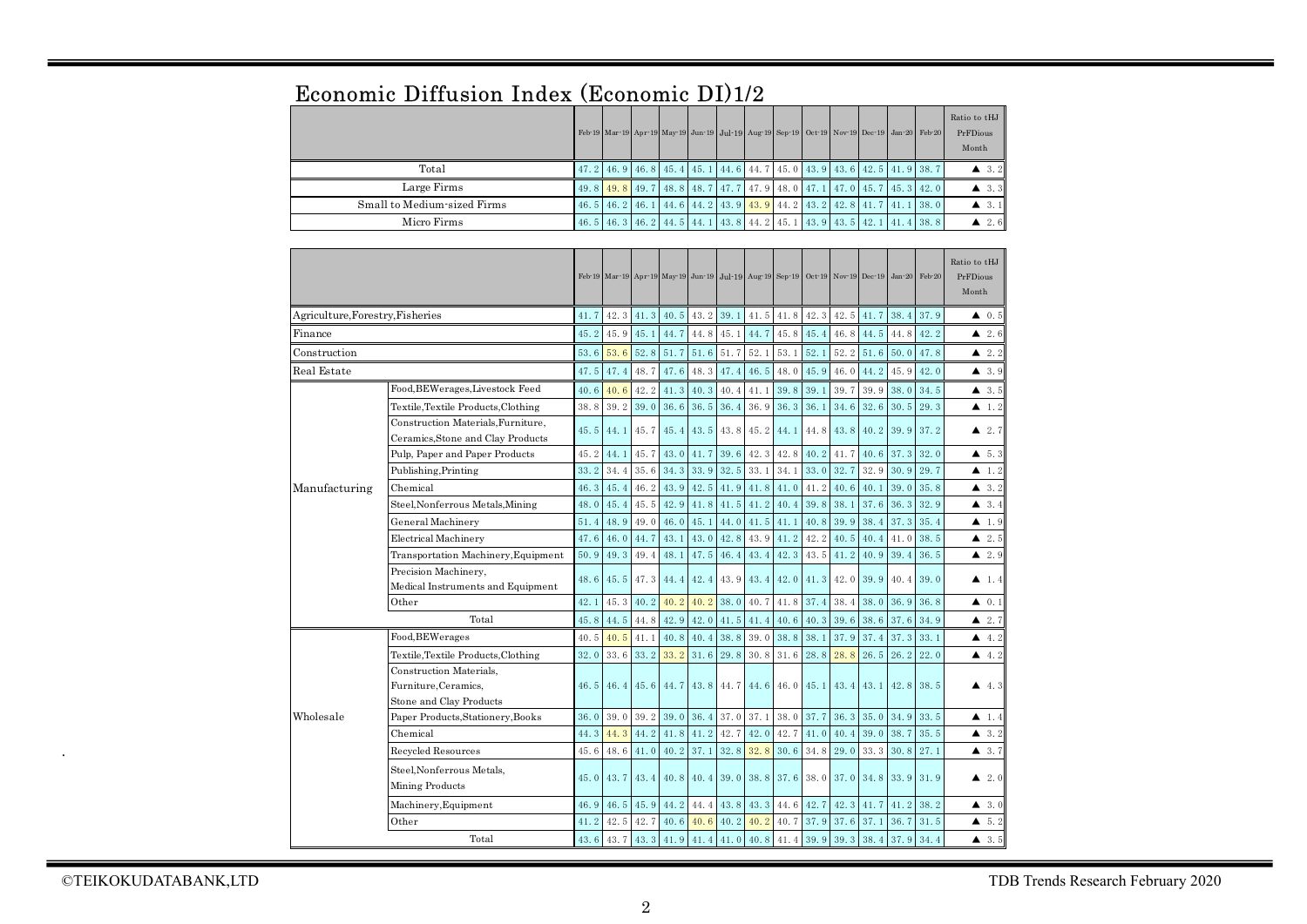|         |                                                                         |      |           |      |      |      |           | Feb 19 Mar 19 Apr 19 May 19 Jun 19 Jul 19 Aug 19 Sep 19 Oct 19 Nov 19 Dec 19 |      |      |      |      | $Jan-20$ | Feb-20 | Ratio to tHJ<br>PrFDious<br>Month |
|---------|-------------------------------------------------------------------------|------|-----------|------|------|------|-----------|------------------------------------------------------------------------------|------|------|------|------|----------|--------|-----------------------------------|
|         | Food, BEWerages                                                         | 41.5 | 42.5      | 42.5 | 44.8 | 42.9 | 41.5      | 41.3                                                                         | 41.8 | 40.5 | 40.2 | 38.4 | 39.1     | 36.7   | 2.4                               |
|         | Textile, Textile Products, Clothing                                     | 32.7 | 38.9      | 39.1 | 36.9 | 36.6 | 34.6      | 36.5                                                                         | 37.9 | 32.7 | 31.5 | 28.7 | 28.0     | 24.2   | 3.8<br>▲                          |
|         | Drugs,Sundries                                                          | 39.7 | 39.7      | 40.9 | 41.0 | 38.5 | 40.0      | 37.7                                                                         | 40.6 | 35.8 | 37.3 | 40.2 | 37.7     | 34.7   | $\triangle$ 3.0                   |
|         | Furniture                                                               | 33.3 | 33.3      | 38.9 | 39.6 | 48.5 | 40.9      | 45.0                                                                         | 53.0 | 33.3 | 26.9 | 31.8 | 31.9     | 29.2   | 2.7                               |
| Retail  | Electrical Household Appliances,<br>Information Machinery and Equipment |      | 40.7 38.9 | 41.7 | 39.1 | 43.5 | 34.3 38.9 |                                                                              | 45.0 | 34.3 | 32.3 | 38.1 | 38.2     | 36.0   | $\blacktriangle$ 2.2              |
|         | Motor Vehicles,Motor Vehicle Parts                                      | 44.3 | 45.2      | 43.3 | 41.5 | 42.5 | 39.2      | 41.1                                                                         | 41.4 | 34.5 | 31.4 | 31.9 | 36.7     | 32.9   | 43.8                              |
|         | Special Merchandise                                                     | 41.3 | 40.8      | 42.1 | 41.3 | 41.1 | 40.6      | 40.7                                                                         | 43.5 | 38.2 | 39.1 | 36.0 | 35.2     | 34.7   | 0.5<br>▲                          |
|         | Various Merchandise                                                     | 41.9 | 43.5      | 43.3 | 43.8 | 44.7 | 39.3      | 38.9                                                                         | 43.1 | 36.5 | 36.5 | 36.2 | 37.4     | 34.4   | $\triangle$ 3.0                   |
|         | Other                                                                   | 31.3 | 33.3      | 43.8 | 39.6 | 46.3 | 41.7      | 41.7                                                                         | 40.5 | 48.1 | 40.7 | 47.9 | 48.1     | 43.9   | 4.2                               |
|         | Total                                                                   | 40.8 | 41.4      | 42.1 | 41.6 | 42.0 | 39.5      | 40.2                                                                         | 42.6 | 37.0 | 36.1 | 35.8 | 36.3     | 34.1   | 2.2<br>▲                          |
|         | Transportation, Warehousing                                             | 48.2 | 48.1      | 48.2 | 46.7 | 45.6 | 44.5      | 45.5                                                                         | 46.0 | 44.9 | 45.1 | 42.6 | 39.5     | 34.0   | 4, 5, 5                           |
|         | Restaurants                                                             | 41.0 | 37.8      | 42.9 | 40.6 | 42.9 | 39.6      | 38.1                                                                         | 43.6 | 37.3 | 39.4 | 40.7 | 41.0     | 32.3   | 48.7                              |
|         | Postal.Telecommunications                                               | 57.6 | 62.1      | 57.6 | 56.7 | 60.0 | 58.3      | 60.6                                                                         | 56.9 | 56.1 | 59.5 | 52.8 | 64.6     | 57.1   | 7.5<br>▲                          |
|         | Electricity, Gas, Water, Heat                                           | 57.4 | 56.3      | 58.3 | 55.6 | 54.5 | 54.2      | 52.6                                                                         | 51.3 | 51.2 | 52.2 | 47.4 | 52.4     | 46.7   | 5.7<br>▲                          |
|         | Leasing, Rentals                                                        | 52.0 | 52.7      | 54.1 | 50.9 | 52.5 | 51.8      | 51.7                                                                         | 53.5 | 54.5 | 53.1 | 50.4 | 50.8     | 46.9   | 3.9<br>▲                          |
|         | Lodging, Hotels                                                         | 44.2 | 42.3      | 41.0 | 50.0 | 44.9 | 40.3      | 39.9                                                                         | 47.2 | 41.3 | 42.0 | 39.1 | 38.5     | 23.2   | $\blacktriangle$ 15.3             |
|         | Recreation                                                              | 37.8 | 41.0      | 38.8 | 42.0 | 41.5 | 41.8      | 40.9                                                                         | 38.7 | 38.2 | 40.7 | 37.5 | 39.4     | 35.7   | 43.7                              |
|         | Broadcasting                                                            | 44.4 | 43.3      | 41.7 | 44.1 | 43.3 | 41.1      | 45.2                                                                         | 43.1 | 42.9 | 41.7 | 38.2 | 38.1     | 38.9   | 0.8                               |
| Service | Maintenance, Guarding, Testing                                          | 51.0 | 50.0      | 48.1 | 48.2 | 48.8 | 49.3      | 49.8                                                                         | 48.6 | 49.1 | 47.3 | 46.6 | 46.4     | 42.6   | 3.8<br>▲                          |
|         | Advertising                                                             | 40.1 | 40.3      | 40.7 | 40.5 | 40.7 | 40.4      | 38.9                                                                         | 40.3 | 40.4 | 39.6 | 37.8 | 40.0     | 34.1   | $\triangle$ 5.9                   |
|         | Information                                                             | 59.0 | 60.3      | 59.6 | 58.0 | 57.8 | 58.5      | 58.7                                                                         | 57.7 | 57.4 | 57.8 | 56.2 | 56.5     | 54.2   | 2.3<br>▲                          |
|         | Labor Dispatching                                                       | 54.6 | 53.8      | 53.5 | 53.9 | 52.8 | 52.7      | 51.0                                                                         | 53.2 | 53.3 | 50.9 | 46.2 | 49.2     | 42.5   | 6.7<br>▲                          |
|         | Special Services                                                        | 52.8 | 52.5      | 51.5 | 49.5 | 50.1 | 49.9      | 51.1                                                                         | 51.8 | 51.5 | 50.8 | 49.9 | 50.3     | 45.8   | 4.5                               |
|         | Medical, Welfare, Public Health                                         | 46.5 | 47.1      | 46.9 | 47.8 | 47.0 | 48.7      | 46.5                                                                         | 47.3 | 46.5 | 48.5 | 47.7 | 47.8     | 43.2   | 4.6                               |
|         | Education                                                               | 44.7 | 45.8      | 44.2 | 43.6 | 44.0 | 41.1      | 39.5                                                                         | 40.0 | 42.4 | 37.8 | 43.1 | 41.4     | 40.0   | 1.4<br>▲                          |
|         | Other                                                                   | 49.7 | 49.0      | 50.2 | 47.9 | 48.5 | 47.9      | 48.3                                                                         | 48.4 | 47.9 | 47.9 | 45.6 | 46.2     | 39.8   | 46.4                              |
|         | Total                                                                   | 51.7 | 51.9      | 51.6 | 50.6 | 50.8 | 50.8      | 50.7                                                                         | 51.0 | 50.6 | 50.4 | 48.8 | 49.5     | 45.1   | 4.4                               |
| Other   |                                                                         | 48.3 | 45.2      | 44.9 | 43.2 | 42.6 | 44.1      | 43.2                                                                         | 42.1 | 43.1 | 40.4 | 41.7 | 42.7     | 39.2   | 43.5                              |
|         |                                                                         |      |           |      |      |      |           | Feb 19 Mar 19 Apr 19 May 19 Jun 19 Jul 19 Aug 19 Sep 19 Oct 19 Nov 19 Dec 19 |      |      |      |      | $Jan-20$ | Feb-20 | Ratio to tHJ<br>PrFDious<br>Month |
|         | Hokkaido                                                                | 44.4 | 44.6      | 45.5 | 45.3 | 45.1 | 45.7      | 46.4                                                                         | 46.6 | 45.7 | 45.0 | 43.8 | 42.4     | 39.0   | $\triangle$ 3.4                   |
|         | Tohoku                                                                  | 43.1 | 42.8      | 43.1 | 42.2 | 41.9 | 41.7      | 41.7                                                                         | 43.2 | 41.9 | 42.2 | 40.9 | 38.8     | 36.7   | $\triangle$ 2.1                   |
|         | kitakanto                                                               | 44.8 | 44.7      | 44.3 | 43.1 | 42.5 | 42.5      | 42.6                                                                         | 42.2 | 40.9 | 40.0 | 40.0 | 39.4     | 36.9   | 2.5<br>▲                          |
|         |                                                                         |      |           |      |      |      |           |                                                                              |      |      |      |      |          |        |                                   |

# Economic Diffusion Index (Economic DI)2/2

|             |  |  |  |  |  |  | Feb-19 Mar-19 Apr-19 May-19 Jun-19 Jul-19 Aug-19 Sep-19 Oct-19 Nov-19 Dec-19 Jan-20 Feb-20 | Ratio to tHJ<br>PrFDious<br>Month |
|-------------|--|--|--|--|--|--|--------------------------------------------------------------------------------------------|-----------------------------------|
| Hokkaido    |  |  |  |  |  |  | 44. 4 44. 6 45. 5 45. 3 45. 1 45. 7 46. 4 46. 6 45. 7 45. 0 43. 8 42. 4 39. 0              | $\triangle$ 3.4                   |
| Tohoku      |  |  |  |  |  |  | 43. 1 42. 8 43. 1 42. 2 41. 9 41. 7 41. 7 43. 2 41. 9 42. 2 40. 9 38. 8 36. 7              | $\blacktriangle$ 2.1              |
| kitakanto   |  |  |  |  |  |  | 44, 8 44, 7 44, 3 43, 1 42, 5 42, 5 42, 6 42, 2 40, 9 40, 0 40, 0 39, 4 36, 9              | $\triangle$ 2.5                   |
| minamikanto |  |  |  |  |  |  | 48. 1 47. 8 47. 7 46. 0 46. 0 45. 5 45. 7 46. 1 45. 5 45. 5 44. 3 44. 5 41. 1              | $\blacktriangle$ 3.4              |
| Hokuriku    |  |  |  |  |  |  | 46. 3 45. 3 45. 3 44. 6 44. 2 43. 5 44. 1 43. 5 42. 1 40. 4 39. 5 37. 6 35. 6              | $\blacktriangle$ 2.0              |
| Tokai       |  |  |  |  |  |  | 48. 6 48. 4 48. 0 46. 8 45. 8 44. 7 45. 0 45. 2 43. 6 42. 7 41. 8 40. 6 37. 3              | $\blacktriangle$ 3.3              |
| Kinki       |  |  |  |  |  |  | 47, 6 47, 3 46, 9 45, 0 44, 6 44, 0 43, 8 43, 9 42, 2 41, 9 40, 5 39, 8 36, 3              | $\blacktriangle$ 3.5              |
| Chugoku     |  |  |  |  |  |  | 47. 2 46. 7 47. 2 45. 6 45. 5 45. 0 44. 8 45. 0 44. 0 43. 6 42. 6 41. 2 39. 0              | $\blacktriangle$ 2.2              |
| Shikoku     |  |  |  |  |  |  | 47, 6 46, 8 46, 9 46, 7 44, 8 43, 1 43, 8 43, 9 44, 4 44, 0 43, 8 42, 7 39, 5              | $\blacktriangle$ 3.2              |
| Kyushu      |  |  |  |  |  |  | 48. 5 48. 6 48. 3 46. 9 47. 0 47. 6 46. 3 47. 1 46. 5 46. 8 45. 1 45. 2 41. 5              | $\blacktriangle$ 3.7              |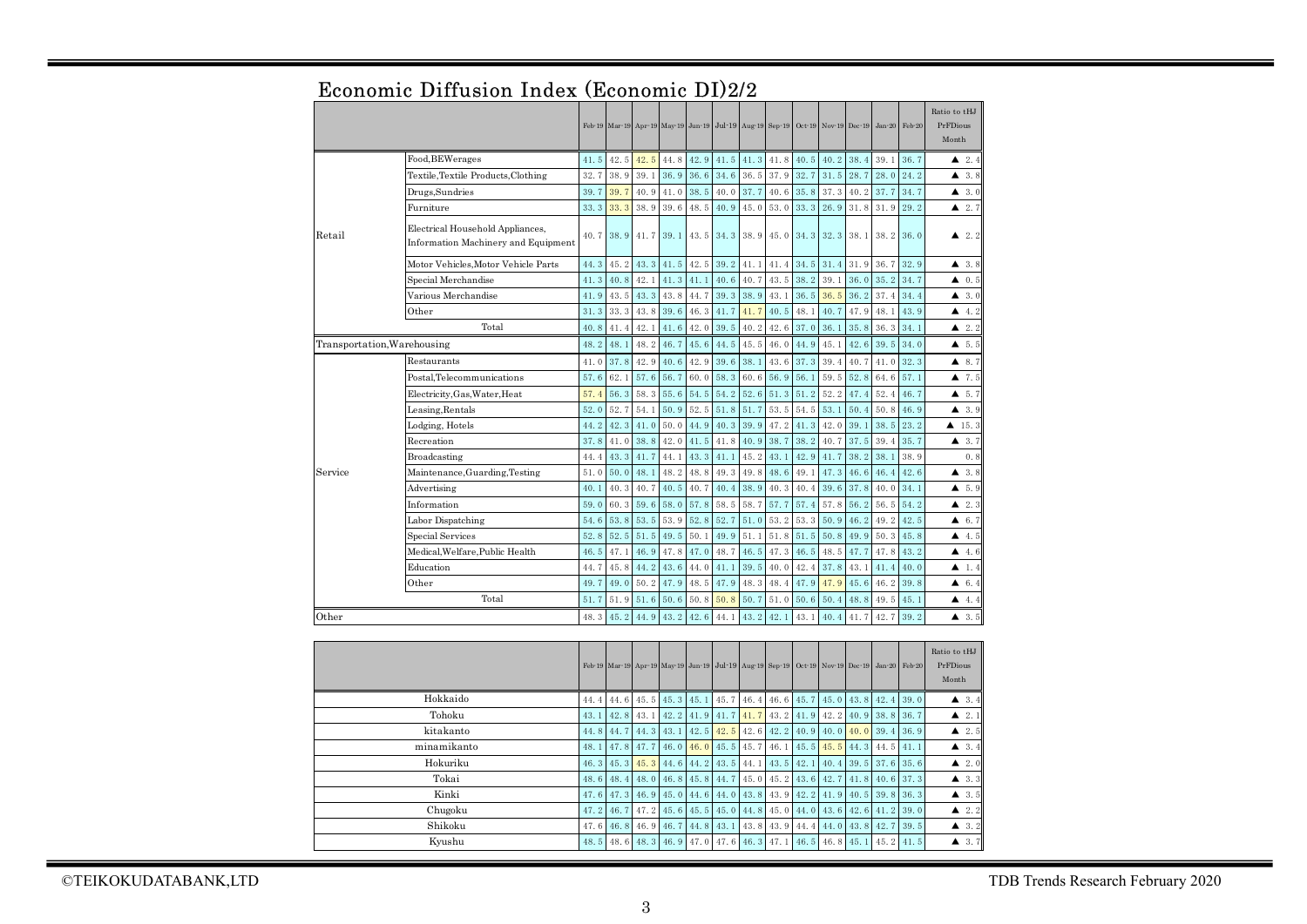# Appendix

# **1.Research Subjects(Companies researched: 23,668; Valid responses: 10,704; Response rate: 45.2%)**

### Appendix

1.Region

| -------     |       |         |        |
|-------------|-------|---------|--------|
| Hokkaido    | 531   | Tokai   | 1,212  |
| Tohoku      |       | Kinki   | 1,800  |
| kitaKanto   | 779   | Chugoku | 596    |
| minamikanto | 3,399 | Shikoku | 315    |
| Hokuriku    | 594   | Kyushu  | 761    |
|             |       | Total   | 10,704 |

#### 2.Industry (10 Industries 51 Lines of business)

| Agriculture, Forestry, Fisheries |                                                                      | 58    |                             | Food, Beverages                                                      | 64     |
|----------------------------------|----------------------------------------------------------------------|-------|-----------------------------|----------------------------------------------------------------------|--------|
| Finance                          |                                                                      | 118   |                             | Textile, Textile Products, Clothing                                  | 31     |
| Construction                     |                                                                      | 1,709 |                             | Drugs, Sundries                                                      | 25     |
| <b>Real Estate</b>               |                                                                      | 328   | Retail                      | Furniture                                                            | 12     |
|                                  | Food, Beverages, Livestock Feed                                      |       | (453)                       | Electrical Household Appliances, Information Machinery and Equipment | 38     |
|                                  | Textile, Textile Products, Clothing                                  | 112   |                             | Motor Vehicles, Motor Vehicle Parts                                  | 82     |
|                                  | Construction Materials, Furniture, Ceramics, Stone and Clay Products | 230   |                             | Special Merchandise                                                  | 142    |
|                                  | Pulp, Paper and Paper Products                                       | 101   |                             | Various Merchandise                                                  | 48     |
|                                  | Publishing, Printing                                                 | 166   |                             | Others                                                               | 11     |
| Manufacturing                    | Chemical                                                             | 405   | Transportation, Warehousing |                                                                      | 456    |
| (2,928)                          | Steel, Nonferrous Metals, Mining                                     | 514   |                             | Restaurants                                                          | 47     |
|                                  | General Machinery                                                    | 475   |                             | Telecommunications                                                   | 7      |
|                                  | Electrical Machinery                                                 | 331   |                             | Electricity, Gas, Water, Heat                                        | 15     |
|                                  | Transportation Machinery, Equipment                                  | 105   |                             | Leasing, Rentals                                                     | 117    |
|                                  | Precision Machinery, Medical Instruments and Equipment               | 70    |                             | Lodging, Hotels                                                      | 28     |
|                                  | Others                                                               | 81    |                             | Recreation                                                           | 57     |
|                                  | Food, Beverages                                                      | 370   | Service                     | Broadcasting                                                         | 15     |
|                                  | Textile, Textile Products, Clothing                                  | 196   | (1, 714)                    | Maintenance, Guarding, Testing                                       | 172    |
|                                  | Construction Materials, Furniture, Ceramics, Stone and Clay Products | 335   |                             | Advertising                                                          | 104    |
| Wholesale                        | Paper Products, Stationery, Books                                    | 100   |                             | Information                                                          | 492    |
| (2,903)                          | Chemical                                                             | 283   |                             | Labor Dispatching                                                    | 62     |
|                                  | Recycled Resources                                                   | 32    |                             | Special Services                                                     | 261    |
|                                  | Steel, Nonferrous Metals, Mining Products                            | 316   |                             | Medical, Welfare, Public Health                                      | 120    |
|                                  | Machinery, Equipment                                                 | 916   |                             | Education                                                            | 30     |
|                                  | Others                                                               | 355   |                             | Others                                                               | 187    |
|                                  |                                                                      |       | Others                      |                                                                      | 37     |
|                                  |                                                                      |       |                             | Total                                                                | 10.704 |

3.Size

| $\sim$                      |        |        |
|-----------------------------|--------|--------|
| Large Firms                 | 2.056  | 19.2%  |
| Small to Medium-sized Firms | 8.648  | 80.8%  |
| micro Firms                 | 2.962  | 27.7%  |
| Total                       | 10.704 | 100.0% |

 $\frac{117}{28}$ 

172

 $\frac{492}{62}$ 

120 30

187

10,704

12

64

31 25